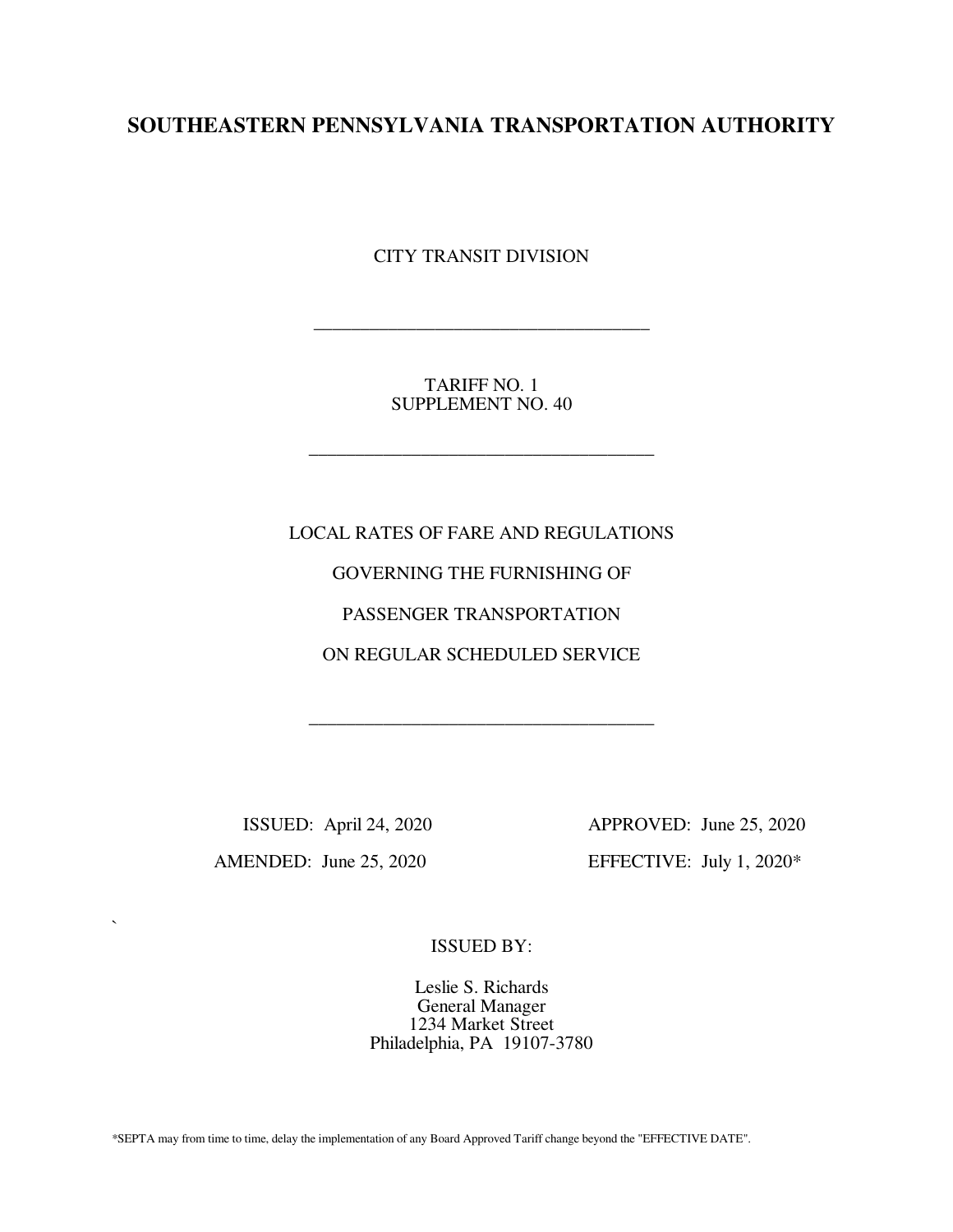# **CHANGES MADE BY THIS TARIFF**

- 1) Consolidated the legacy and SEPTA Key sections and renamed referenced tables.
- 2) SEPTA Key Card Travel Wallet transfer changes:
	- ° First transfer within 90 minutes of base ride free **(amended below)**
	- ° Second transfer within 90 minutes of base ride \$1.00 regular or \$0.50 disabled **(amended below)**
- 3) Introduction of child ages 5 through 11 cash fare of \$1.00 when traveling with fare paying adult, limit three (3) children per fare paying adult **(amended below)**.
- 4) Increased the number of children eligible to ride free from two to three **(amended below)**.
- 5) Discontinuance of Family Independence Pass.
- 6) Introduction of a new Three Day Convenience Pass valid 72 consecutive hours after first tap. Key card product development will delay availability after July 2020.
- 7) Law enforcement personnel with valid identification and personal care attendants traveling with a disabled rider granted free transportation.
- 8) One Day Independence Pass 10 ride trip limit set and elimination of the AM peak travel restriction to allow use any time of day. Travel to or from the State of New Jersey rate changed to intermediate fare. Introduced quantity purchase of 3 value pricing at \$40.50, Key development will delay availability after July 2020.
- 9) Replaced the \$150.00 fare evasion penalty fee with the \$25.00 administrative enforcement program fee.

# **BOARD APPROVED AMENDMENTS:**

- 1) All children under age 12 ride free with fare paying adult.
- 2) Extended Key Card Travel Wallet transfer eligibility period from base ride for first and second transfer from 90 minutes to 120 minutes.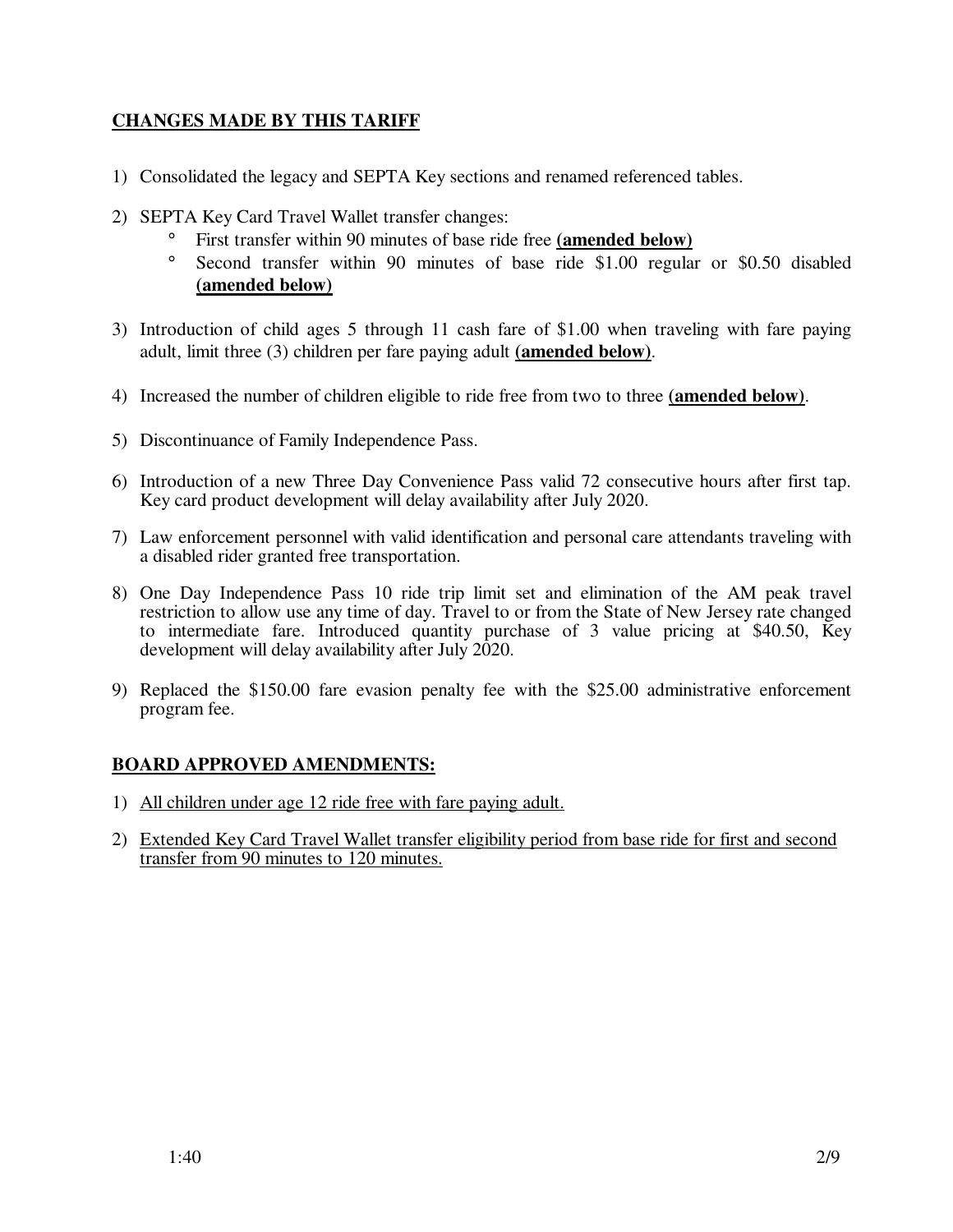## **Table 1**

# **CITY TRANSIT DIVISION FARES**

## **Regular Service**

#### **Cash**

| Cash Base Fare<br>Cash Transfer Fee<br>Quick Trip – Transit Turnstiles Only<br>Child under age 12 with Paying Adult | \$2.50<br>\$2.50<br>\$2.50<br>Free |
|---------------------------------------------------------------------------------------------------------------------|------------------------------------|
| <b>Unregistered Contactless Card</b>                                                                                |                                    |
| Credit/Debit Card Base Fare<br>Credit/Debit Card Transfer Fee                                                       | \$2.50<br>\$2.50                   |
| <b>SEPTA Key Card and Registered Contactless Card</b>                                                               |                                    |
| Travel Wallet Base Fare                                                                                             | \$2.50                             |
| Travel Wallet First Transfer Fee                                                                                    | Free                               |
| <b>Travel Wallet Second Transfer Fee</b>                                                                            | \$1.00                             |
| <b>Weekly TransPass</b>                                                                                             | \$26.50                            |
| <b>Monthly TransPass</b>                                                                                            | \$99.00                            |
| One Day Convenience Pass                                                                                            | \$9.00                             |
| One Day Independence Pass                                                                                           | \$14.50                            |
| One Day Independence Pass (purchase quantity 3)                                                                     | \$40.50                            |
| Three Day Convenience Pass                                                                                          | \$18.00                            |

#### **Senior Citizen SEPTA Key Photo-ID Card or PA. Driver's License or PA. Photo ID Card**

Once the magnetic stripe has been eliminated from the PA. Driver's License or PA. Photo ID Card, Seniors will be required to obtain a SEPTA Key Photo-ID Card.

| Senior Citizen Base Fare<br>Senior Citizen Transfer Fee | Free<br>Free |
|---------------------------------------------------------|--------------|
| <b>SEPTA Key Reduced Fare Photo ID Card</b>             |              |
| Reduced Fare Base Fare                                  | \$1.25       |
| Reduced Fare First Transfer Fee                         | Free         |
| Reduced Fare Second Transfer Fee                        | 0.50         |

Base fare equivalents include a cash or token payment, Quick Trip, SEPTA Key Travel Wallet, valid TransPass, Cross County Pass, TrailPass, Independence Pass or One Day and Three Day Convenience Pass.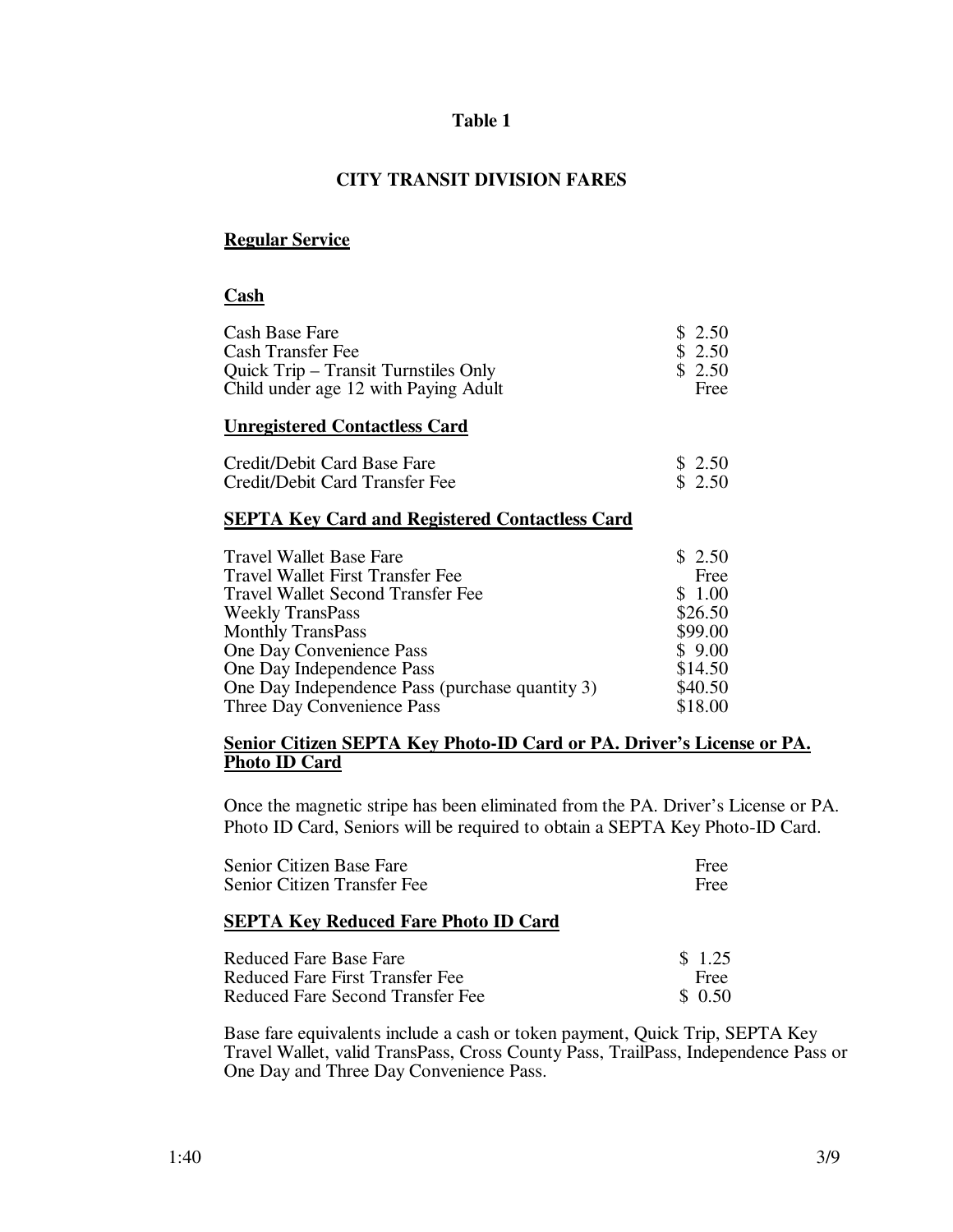### **Special Fare Service**

Route 78 – Cornwells Heights Express One Way Fare Options: Cash - \$9.00 Travel Wallet Base Fare - \$6.20 Zone 3 Trailpass or higher Zone 2 Trailpass plus \$4.00 Zone 1 Trailpass plus \$4.00 Senior – Free Disabled Base Fare – \$3.25 Independence Pass Not Accepted – Transpasses, Convenience Passes, Cross County Passes

### **Table 2**

#### **Other Fees**

| SEPTA Key Card (New/Replacement)                               | Up to $\$ | 5.00    |
|----------------------------------------------------------------|-----------|---------|
| SEPTA Key Reduced Fare Photo ID Card (Initial Card)            |           | Free    |
| SEPTA Key Reduced Fare Photo ID Card (First Replacement Fee)   |           | 5.00    |
| SEPTA Key Reduced Fare Photo ID Card (Add. Replacement Fee)    |           | \$25.00 |
| Senior Citizen SEPTA Key Photo ID Card (Initial Card)          |           | Free    |
| Senior Citizen SEPTA Key Photo ID Card (First Replacement Fee) |           | 5.00    |
| Senior Citizen SEPTA Key Photo ID Card (Add. Replacement Fee)  |           | \$25.00 |
| Administrative Enforcement Program Fee                         |           | \$25.00 |

Note: Replacement Fee charged for Lost, Stolen, or Damaged Cards

#### **Section 1**

#### **Rules and Regulations**

## **(A) APPLICATION OF FARES**

The fares appearing in this tariff (Table 1) are for the City Transit Division services operated by the Southeastern Pennsylvania Transportation Authority.

Fares will be satisfied with either a cash or token payment, legacy magnetic SEPTA pass, Unregistered Contactless Card, a SEPTA Key Card or Registered Contactless Card containing a SEPTA Travel Wallet with stored cash value and/or an appropriate pass attached.

#### **Definitions:**

**SEPTA Key Card** – SEPTA issued reloadable Contactless Card that stores a SEPTA Travel Wallet and/or a SEPTA fare instrument.

**Contactless Card or Smart Device** – Bank issued contactless credit, debit or prepaid cards or enabled digital wallets on mobile devices or wearables.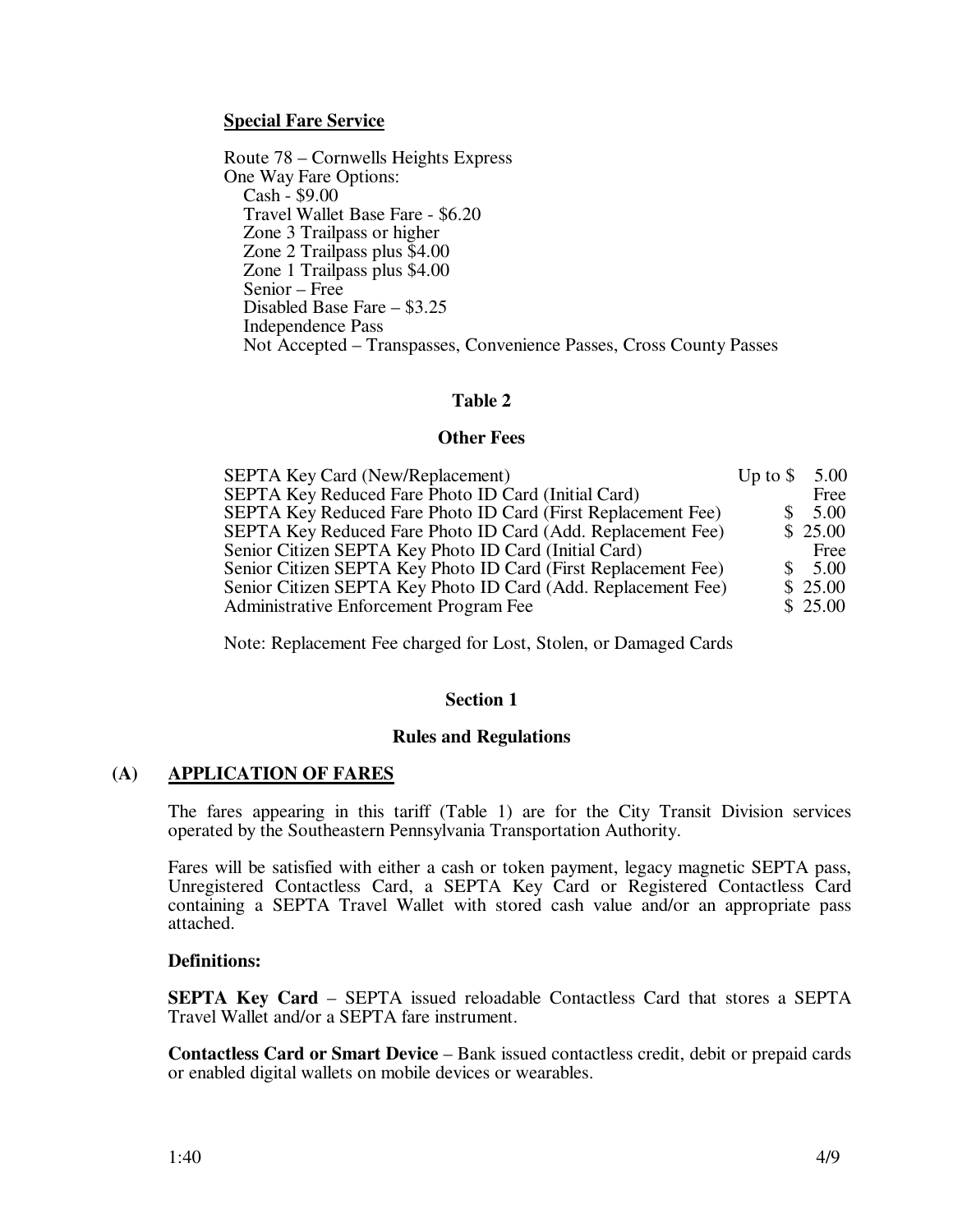**Registered Card** – A SEPTA Key Card or Contactless Card that has been registered with SEPTA for identification purposes. A Registered Contactless Card has all of the account relationships and pre-purchased fare capabilities of the SEPTA Key Card.

**Unregistered Contactless Card** – Contactless Cards that are not registered with SEPTA and do not have SEPTA Travel Wallet, nor SEPTA Pass attached. When used for payment, the fee charged for a fare is the same as the Cash Fare and is referred to as a PAYGO transaction.

**Senior Citizen SEPTA Key Photo-ID Card** – A SEPTA issued photo identification for senior citizens used to identify the individual as a senior citizen entitled to SEPTA transportation benefits.

**SEPTA Key Reduced Fare Photo ID Card** – A SEPTA issued photo identification for qualified disabled individuals that contains a SEPTA Travel Wallet with stored value used to satisfy the Disabled Base Fare and Disabled Transfer Fee.

**SEPTA Travel Wallet** – A compartment on the SEPTA Key Card, Registered Contactless Card, and SEPTA Key Reduced Fare Photo ID Card that contains stored value from which the appropriate fare is deducted.

**Cash Base Fare** – The fee charged for when payment is made with cash.

**Travel Wallet Base/Transfer Fare** – The fee charged for when payment is made with a SEPTA Key Card or Registered Contactless Card that has a SEPTA Travel Wallet.

Pass products that can be stored on a SEPTA Key Card or Registered Contactless Card include:

- a) Weekly/Monthly TransPass
- b) Weekly/Monthly TrailPass
- c) Weekly/Monthly Cross County Pass
- d) One Day Convenience Pass
- e) One Day Independence Pass
- f) Three Day Convenience Pass (available upon future development)

**Senior Citizen Base/Transfer Fare** – The fare charged for a senior citizen age 65 or older using a Senior Citizen SEPTA Key Photo-ID Card.

**Reduced Fare Base/Transfer Fare** – The fare charged for disabled person using a SEPTA Key Reduced Fare Photo ID Card with a Travel Wallet.

**Quick Trip** – a single ride fare ticket for one person, available for purchase from any transit station with turnstiles and a fareline (Market Frankford and Broad Street/Broad Ridge Spur Line, Subway Surface Trolleys at  $19<sup>th</sup>$  street and  $22<sup>nd</sup>$  Street and the Norristown High Speed Line at Norristown Transportation Center and 69<sup>th</sup> Street). The Quick Trip is equivalent to a base fare payment and does not provide the ability to purchase a transfer. Valid at any transit station for date printed on ticket.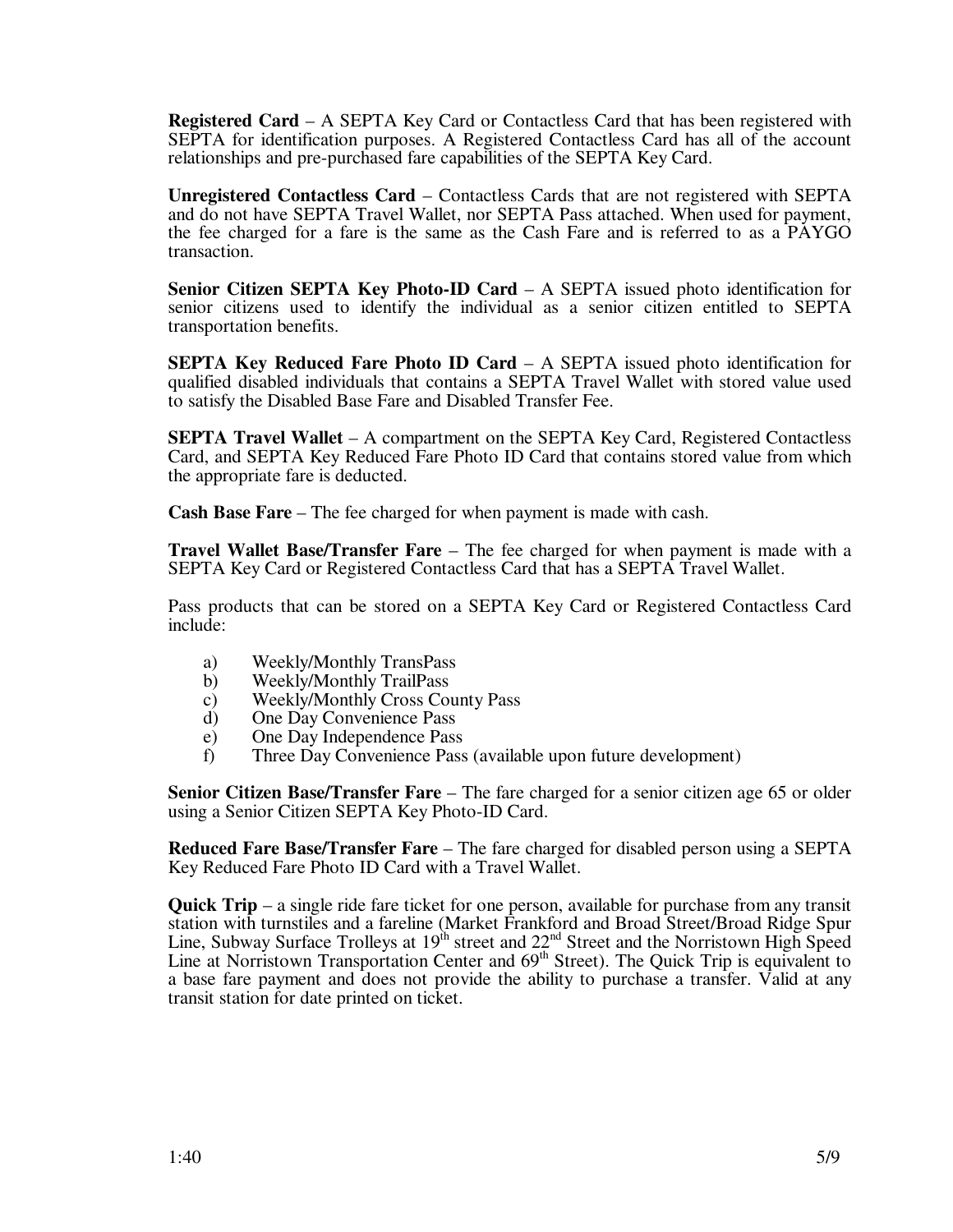## **SATISFACTION OF FARES:**

## **1) BASE FARE**

The base fare can be satisfied by cash or token payment, legacy magnetic SEPTA pass, Quick Trip, Registered/Unregistered Contactless Card or SEPTA Key Card loaded with a SEPTA Travel Wallet with stored value at a rate defined in Table 1. A SEPTA Key Card or Registered Contactless Card with an appropriate pass attached also will be accepted as Base Fare.

Satisfaction of the Base Fare entitles a passenger to a one-way trip, in either direction, on any regular scheduled route.

## **2) TRANSFER**

Satisfaction of a free or paid Transfer Fee entitles a passenger to a one-way trip, in either direction, on any intersecting, or near intersecting regular scheduled route that is considered a continuation of the journey, and not a return to the point of origin or near point of origin. A transfer to the same route in the same direction is considered a continuation of the journey.

 A ride is considered a transfer if it occurs within 120 minutes of the initial base ride from any intersecting or near intersecting route, provided it is not a return to the point of origin or near point of origin, otherwise it will be considered a Base Fare and will be charged as such as defined in Table 1. A single trip is limited to two (2) transfers within 120 minutes of the initial base ride.

Transfers Fees can be satisfied by using a legacy magnetic SEPTA pass, Registered/Unregistered Contactless Card or SEPTA Key Card loaded with a SEPTA Travel Wallet with stored value at a rate defined in Table 1. If payment is being made with a SEPTA Key Card or Registered Contactless Card with an appropriate pass attached there will be no charge unless the limited number of rides has been exceeded.

#### a) EXCEPTIONS:

- 1) A ride is not considered a transfer if it is to the same route in the opposite direction. Such a ride will be considered a Base Ride and the appropriate Base Fare will be charged.
- 2) No transfer fees are required and no rides are applied to passes for interchanges between:
	- a) Market-Frankford Subway-Elevated and the Broad Street Subway at the City Hall/15th Street Station Complex.
	- b) Market-Frankford Subway-Elevated and Subway-Surface Lines at the Juniper Street/13th Street Station Complex or the 30th Street Station Transit Complex.
	- c) Broad Street Subway and Subway-Surface Lines at the City Hall/15th Street West Plaza Complex.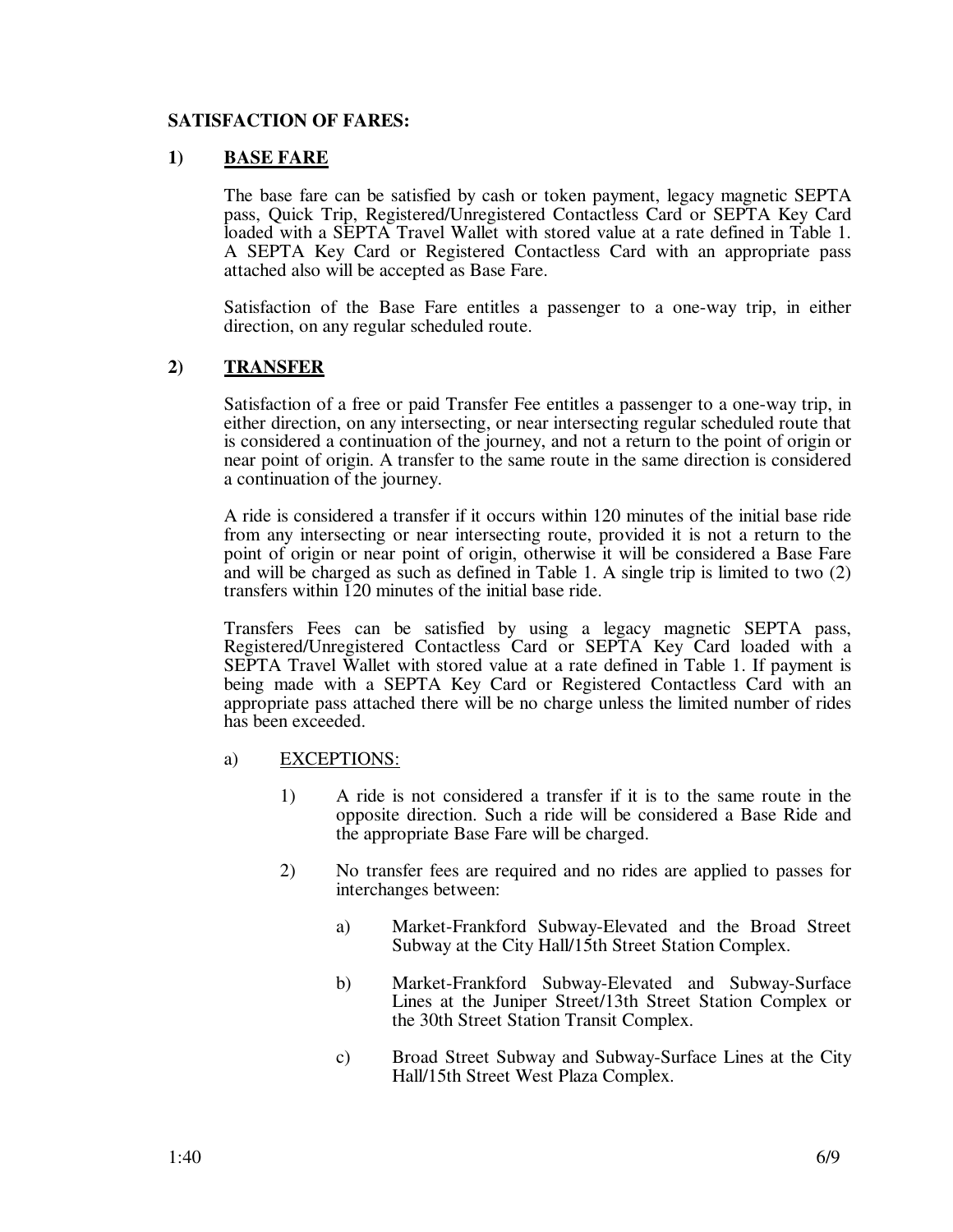# **3) WEEKLY TRANSPASS**

A City Transit Division Weekly TransPass attached to a SEPTA Key Card or Registered Contactless Card will be valid during the seven day period (Monday – Sunday) for which it was issued and until 2:00 AM of the day following the last day of the week, for a limited number of trips, in either direction on any regular scheduled route. The number of total weekly rides will be limited to 56. Not valid for travel on Route 78. The above guidelines apply to the legacy Weekly TransPass product, excluding trip limits.

Weekly TransPasses allow travel "Anywhere" on the SEPTA system on Saturdays, Sundays and major holidays without payment of additional fare. Major holidays are defined under section 1A, item 12 of this tariff. Rides that occur on Saturdays, Sundays and major holidays will be included in the ride limit.

# **4) MONTHLY TRANSPASS**

A City Transit Division Monthly TransPass attached to a SEPTA Key Card or Registered Contactless Card will be valid during the calendar month for which it was issued and until 2:00 AM of the first day of the following month, for a limited number of trips, in either direction on any regular scheduled route. The number of total monthly rides will be limited to 240. Not valid for travel on Route 78. The above guidelines apply to the legacy Monthly TransPass product, excluding trip limits.

Monthly TransPasses allow travel "Anywhere" on the SEPTA system on Saturdays, Sundays and major holidays without payment of additional fare. Major holidays are defined under section 1A, item 12 of this tariff. Rides that occur on Saturdays, Sundays and major holidays will be included in the ride limit.

# **5) ONE DAY CONVENIENCE PASS**

A One Day Convenience Pass attached to a SEPTA Key Card or Registered Contactless Card is valid for a single day's travel for up to eight (8) one-way trips in either direction on any regular scheduled transit (bus, trolley, subway-elevated train) route. The One Day Convenience Pass will be valid during the calendar day designated by the date registered at the time of first use and until 2:00 AM of the following day. Not valid for travel on Route 78.

## **6) THREE DAY CONVENIENCE PASS**

A Three Day Convenience Pass attached to a SEPTA Key Card or Registered Contactless Card becomes valid upon first tap and is valid for 72 consecutive hours. The Three Day Convenience Pass is valid for travel including and up to 24 one-way trips in either direction on any regular scheduled transit (bus, trolley, subwayelevated train) route. Not valid for travel on Route 78. Product development will delay availability after July 2020.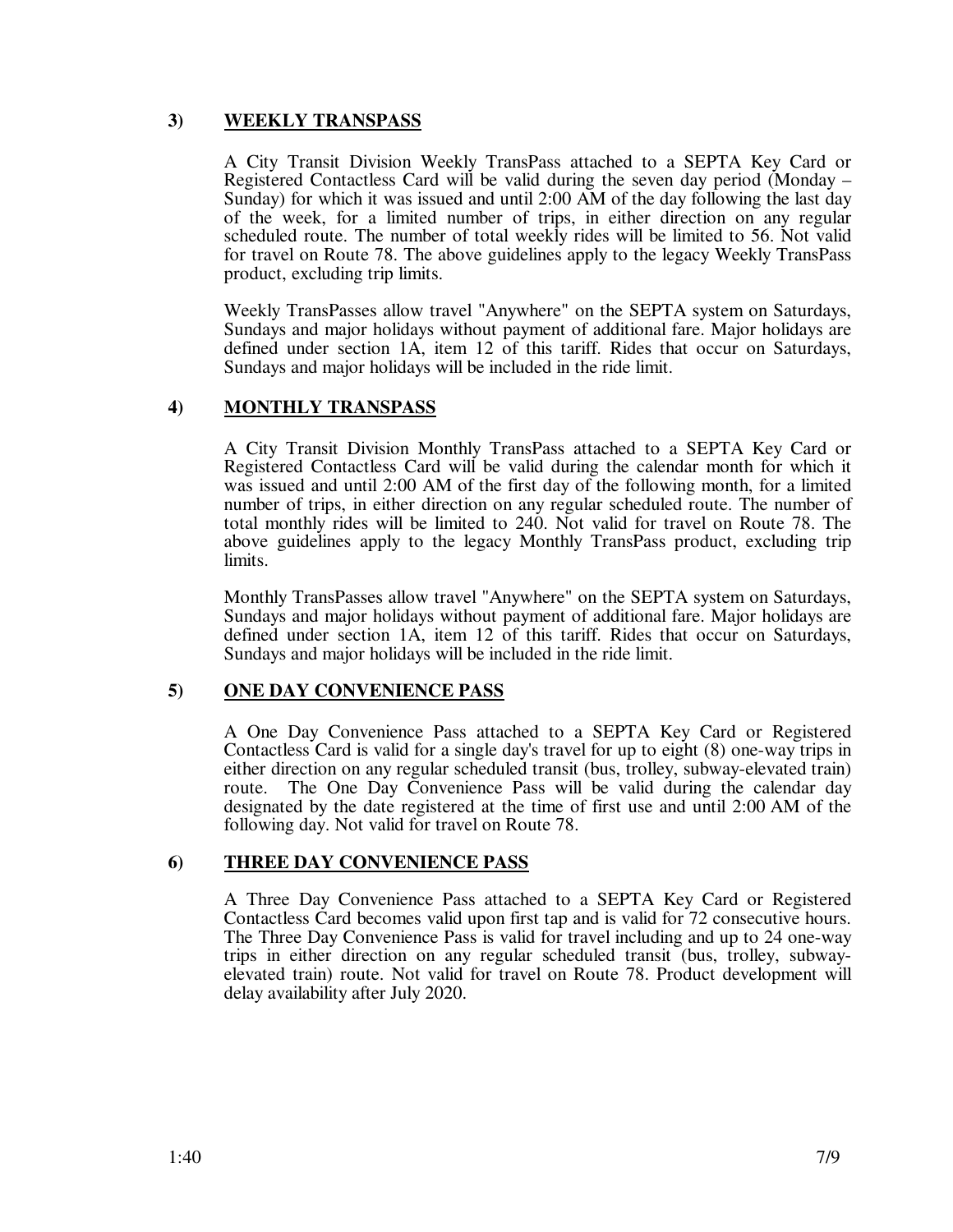# **7) ONE DAY INDEPENDENCE PASS**

A One Day Independence Pass attached to a SEPTA Key Card or Registered Contactless Card is valid for a single day's travel for one individual for up to ten (10) trips in either direction on any regular scheduled transit (bus, trolley, subwayelevated train) route or on any Regional Rail train. The One Day Independence Pass will be valid during the calendar day registered at the time of first use until 2:00 AM of the following day. An additional intermediate fare applies for travel on each Regional Rail trip to or from the State of New Jersey. See Tariff 154 for intermediate fare pricing.

# **8) QUICK TRIP**

A Quick Trip ticket is purchased at the cash base fare rate or by using a token at any transit station fare kiosk with turnstiles and a fareline (Market Frankford and Broad Street/Broad Ridge Spur Line and Subway Surface Trolleys at 19th street and 22nd Street). The Quick Trip is a single ride ticket valid at any transit station for the current day printed on the ticket when issued. The Quick Trip is equivalent to a base fare payment and does not provide the ability to purchase a transfer.

# **9) CHILDREN'S FARES**

All children under age 12 ride free with fare paying adult. Fare paying adult includes senior citizen and reduced fare customers.

## **10) SENIOR CITIZEN FARES**

A senior citizen (age 65 years or older) is entitled to free transportation at all times on all regular scheduled City Transit Division routes, subject to the following conditions:

- a) Passengers must use a valid SEPTA Issued Senior Citizen SEPTA Key Photo-ID Card or valid Driver/Non-Driver State Issued Photo ID Card with a magnetic stripe only.
- b) Passengers unable to provide ID as noted in subsection (a) must pay the adult base fare.

## **11) REDUCED FARES**

Disabled persons are entitled to a one-way trip at all times on all regular scheduled City Transit Division routes upon payment of not more than one-half of the regular adult cash fare (including transfer charges), rounded downwards to the nearest nickel, subject to the following conditions:

- a) Disabled passengers must register with SEPTA to obtain a SEPTA Key Reduced Fare Photo ID Card (valid for a specified period) with stored value that would entitle the rider to get the discounted base fare and transfer as defined in Table 1.
- b) Passengers unable to provide ID as noted in subsection (a) must pay the adult cash base fare.